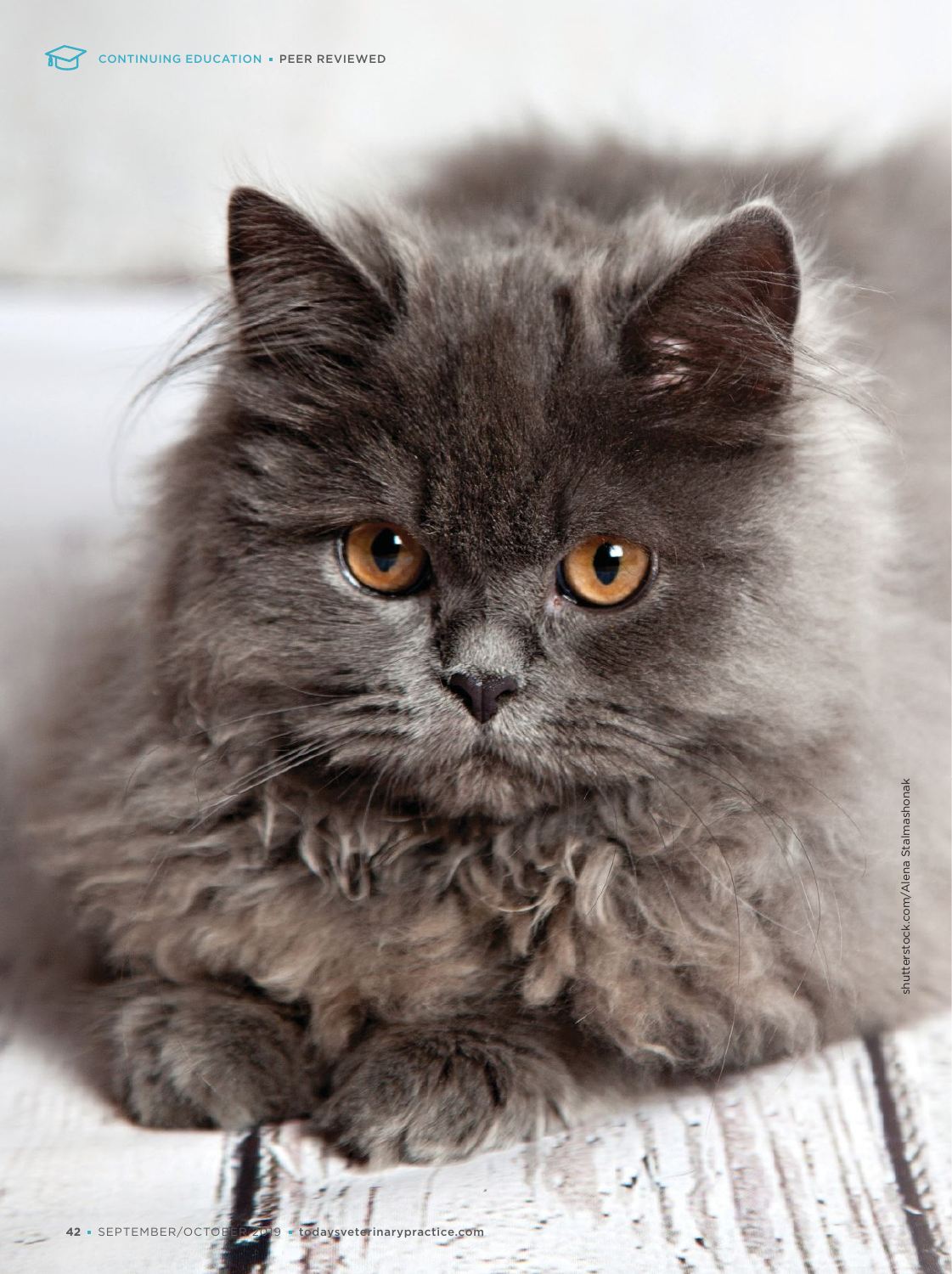## UROLOGY

# **Diagnosing and Managing Feline Lower Urinary Tract Disease**

*Johanna Heseltine, DVM, MS, DACVIM (SAIM) Texas A&M University College of Veterinary Medicine & Biomedical Sciences*

*Feline lower urinary tract disease* (FLUTD) is a general term used to describe conditions affecting the bladder or urethra of cats;<sup>1</sup> it is not a syndrome or specific diagnosis. It has been reported that between 4.5% and 8% of cats presenting to veterinary practices or teaching hospitals have FLUTD.<sup>2,3</sup> Causes of FLUTD include physical conditions and behavioral disorders resulting in inappropriate urination (**BOX 1**). Because FLUTD encompasses a set of diseases manifesting similar clinical signs, an individualized, thorough diagnostic approach is required to determine the cause and optimize therapy (**FIGURE 1**).

## CLINICAL PRESENTATION

#### Clinical Signs

Lower urinary tract disease can be nonobstructive or obstructive (**FIGURE 2**). Common clinical signs of each are listed in **TABLE 1**. Affected cats may exhibit one or more of these signs. Clinical signs of urethral obstruction vary with the duration of

obstruction. Because of urethral diameter, obstruction is more common in male cats.<sup>4</sup>

## Signalment

Most cats presenting with FLUTD are between 1 and 10 years of age.<sup>4</sup> In cats younger than 10 years, feline idiopathic cystitis (FIC) is the most common cause (55% to 63%), followed by urolithiasis (15% to 22%) and urethral plugs (10% to 21%). Neoplasia ( less than 1% to 2%) and urinary tract infection (UTI; less than 1% to 8%) are uncommon.<sup>5-7</sup> In one study, cats aged 10 years or older were reported to have an increased risk for UTI.<sup>3</sup> Additionally, cats with certain metabolic disorders,8,9 urolithiasis,<sup>10</sup> and prior urinary tract procedures (e.g., urethral catheterization, perineal urethrostomy)<sup>11-13</sup> have an increased incidence of UTI. Bladder neoplasia is rare in cats but is more common in cats older than 10 years.<sup>3</sup> Certain breeds may have an increased risk of specific etiologies of FLUTD; for example, in some studies, Russian Blue, Himalayan, and Persian breeds have had an increased risk of urolithiasis.<sup>3,14</sup>

#### **A COMPLETE APPROACH**

Treatment of FLUTD will depend on the underlying cause; successfully managing it requires a long-term commitment and a multimodal strategy.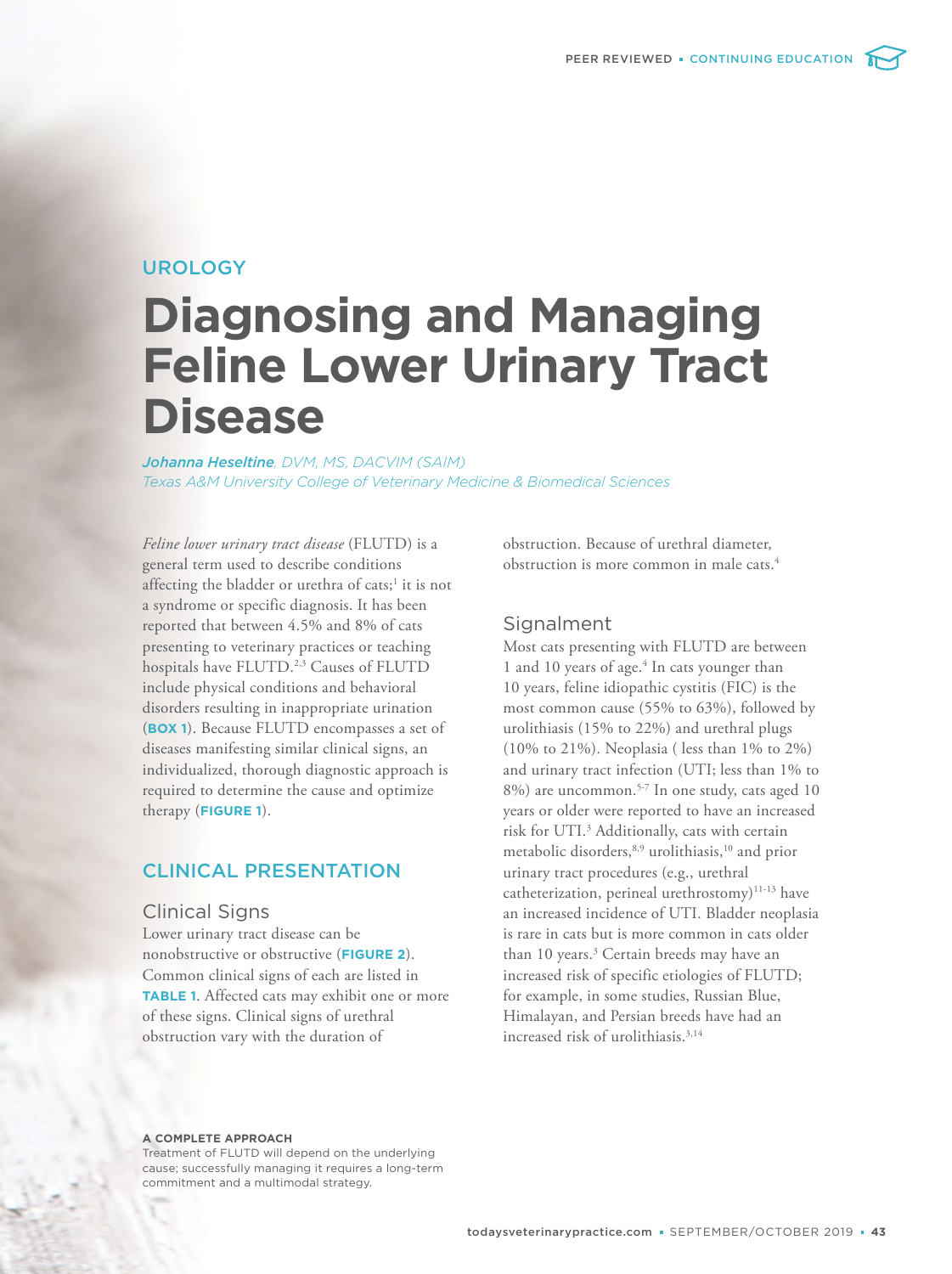

**FIGURE 1.** Diagnostic approach to cat with nonobstructive lower urinary tract signs

## Patient History

Clinical signs help localize the problem to the lower urinary tract. Information from the client can be used to determine the duration and severity of signs. Additionally, it is important to determine if the cat is showing systemic signs of illness, especially if urethral obstruction is a concern. Information regarding the cat's environment, including diet, litterbox management, access to the outdoors, other pets in the household, available enrichment, and potential stressors, may be helpful when modifying environmental conditions as part of chronic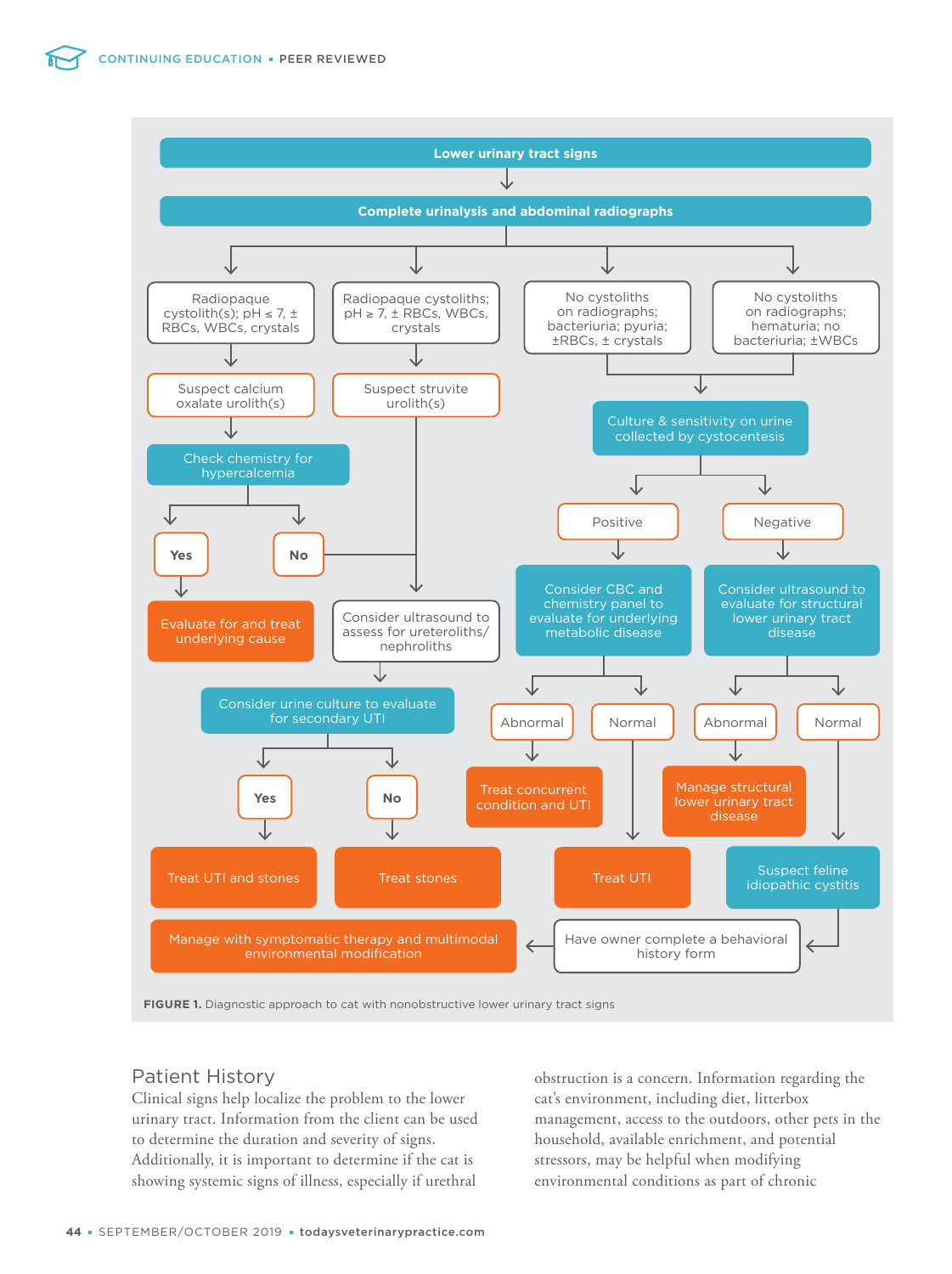

**B**

**FIGURE 2. (A)** Right lateral radiograph from a 15-year-old castrated domestic shorthair cat presenting with a 3-day history of periuria and 1-day history of stranguria. Radiographs show a urethral stone (white arrow) and bladder distention (black arrows) consistent with urethral obstruction. **(B)** Ventrodorsal radiograph of the same cat.

management of FIC.<sup>4</sup> Available online surveys, such as the one included in the 2014 AAFP and ISFM Guidelines for Diagnosing and Solving House-Soiling Behavior in Cats (catvets.com/guidelines/practiceguidelines/house-soiling), can be helpful in obtaining a detailed environmental history. If the cat has been medicated, particularly with empirical antibiotics, response to therapy should be interpreted with caution because FIC typically spontaneously resolves after 1 to 7 days,<sup>4</sup> which may be mistaken for a therapeutic response.

## Physical Examination

A thorough physical examination should be performed, including measurement of vital parameters, as urethral obstruction can result in severe metabolic derangements. A distended, painful bladder that cannot

#### **BOX 1 Etiologies of Feline Lower Urinary Tract Disease**

- **Feline idiopathic cystitis**
- **Urolithiasis**
- **Urethral plugs**
- **Urinary tract infection**
- **Neoplasia**
- Congenital anatomical defects (e.g., urethral stricture, urachal remnant)
- **Trauma**
- Neurologic disorders (e.g., reflex dyssynergia)
- **Behavioral disorders**

be expressed is the classic finding with urethral obstruction. The penis may be reddened from selftrauma. Patients with nonobstructive FLUTD often have a small or minimally distended bladder that may have a palpably thickened wall.<sup>4</sup> It is rare to palpate a mass effect in a cat with bladder neoplasia.<sup>15</sup>

## DIAGNOSTIC PROCESS

At a minimum, a complete urinalysis, including sediment examination, and survey abdominal radiography should be performed for all cats with signs of FLUTD (**FIGURE 1**). For an adult cat younger than 10 years with acute signs, FIC and urolithiasis are the primary differentials, so urinalysis and radiography are typically adequate. If the cat is 10 years of age or older at presentation, additional differentials include UTI or neoplasia, so a quantitative urine culture is indicated and abdominal ultrasonography should be considered.

| <b>NONOBSTRUCTIVE</b>                        | <b>OBSTRUCTIVE</b>          |
|----------------------------------------------|-----------------------------|
| Pollakiuria                                  | Stranguria                  |
| Hematuria                                    | Anuria                      |
| Stranguria                                   | Lethargy                    |
| Periuria (urinating in inappropriate places) | Vomiting                    |
| Licking at urethral opening                  | Depressed mentation         |
|                                              | Licking at urethral opening |
|                                              | Inappetence                 |

#### **TABLE 1 Clinical Signs of Feline Lower Urinary Tract Disease**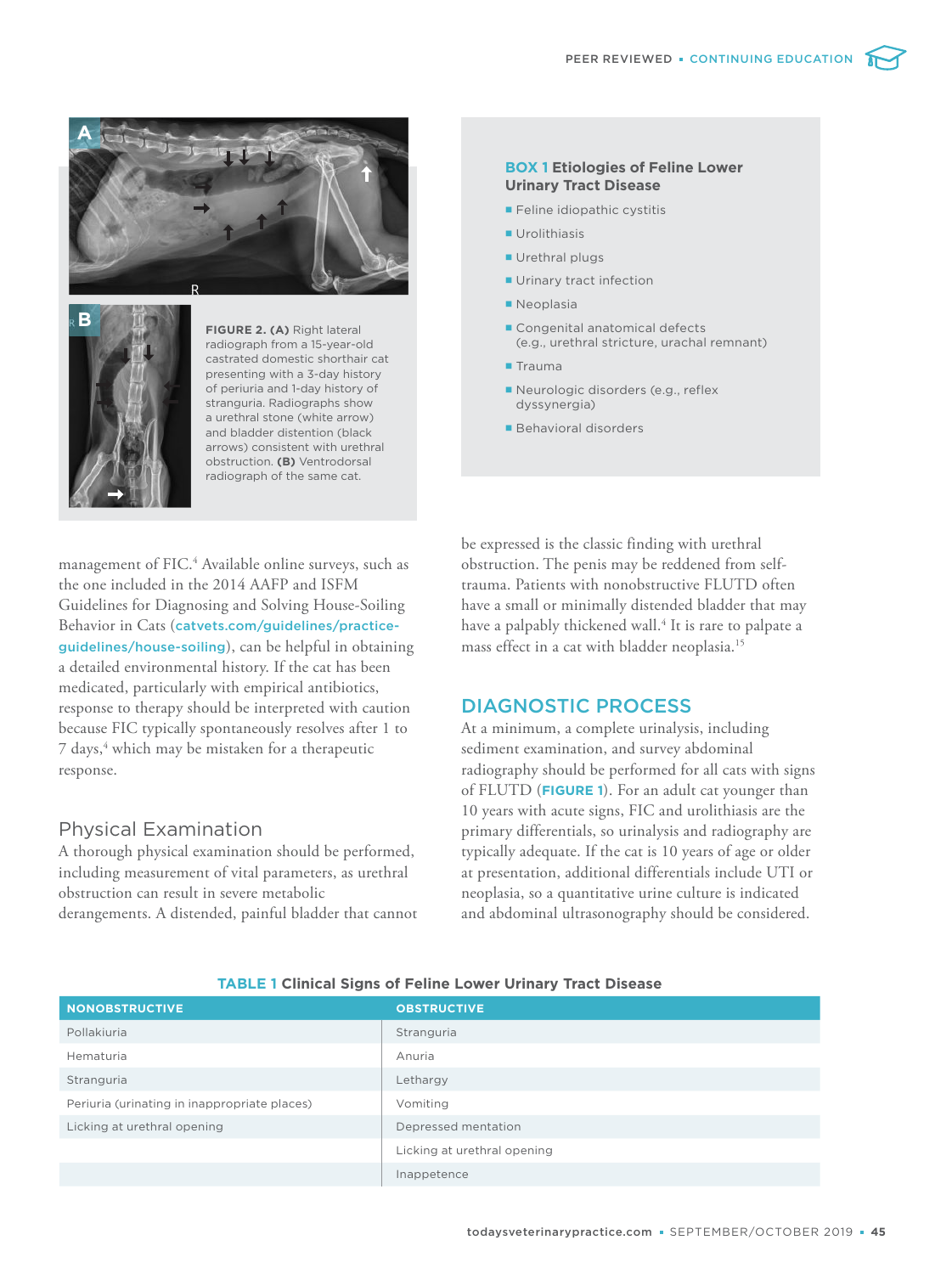#### **BOX 2 Identified Risk Factors for Feline UTIs**

- **Specific metabolic disorder (chronic** kidney disease, diabetes mellitus, hyperthyroidism)<sup>8,9</sup>
- $\blacksquare$  Female sex<sup>5</sup>
- **Urolithiasis<sup>10</sup>**
- $\blacksquare$  Incontinence<sup>13</sup>
- **Transurethral or urogenital procedure** (e.g., urinary tract catheterization, perineal urethrostomy)<sup>11-13</sup>
- **Bladder neoplasia<sup>15</sup>**

If a cat has frequently recurring or chronic, persistent signs, differentials should include FIC, urolithiasis, UTI, and behavioral problems, so a complete diagnostic evaluation is indicated, even if the patient is not an older cat.<sup>4</sup>

## Complete Urinalysis

A complete urinalysis includes evaluation of a dipstick,





**FIGURE 3. (A)** Right lateral radiograph of a 10-year-old spayed Siamese cat presenting with a 1-day history of periuria, stranguria, and hematuria. Radiograph shows tiny opaque cystoliths within the urinary bladder (black oval). **(B)** Ventrodorsal radiograph of the same cat.

urine specific gravity (USG) measurement by refractometer, and a urine sediment examination. Urine should be analyzed within 60 minutes of collection for the most reliable results.<sup>16</sup> One concern is that crystals may form in vitro.<sup>16</sup> The leukocyte esterase test pad on the dipstick has a high false-positive rate in cats and, therefore, is not useful.<sup>17</sup>

Inflammatory diseases of the lower urinary tract often result in gross or microscopic hematuria, proteinuria, and possibly pyuria. Bacteriuria should prompt submission of a sample for quantitative urine culture, as debris can be easily mistaken for bacteria.<sup>17</sup> Urease-producing bacteria (e.g., *Staphylococcus* spp, *Proteus* spp) may result in an alkaline pH; however, a single pH measurement should be interpreted with caution as pH may vary throughout the day.

In general, struvite (i.e., magnesium ammonium phosphate) stones are associated with an alkaline to neutral urine pH and calcium oxalate stones are associated with an acidic to neutral pH.<sup>18</sup> Struvite crystals and calcium oxalate crystals may be present with or without urolithiasis. Struvite or calcium oxalate crystalluria does not predict which cats will form stones, can occur in apparently healthy cats, and does not require treatment if the cat has never formed stones previously.<sup>17</sup> Additionally, crystal type does not necessarily predict urolith composition. Although rare, urate crystals should prompt evaluation for a portosystemic shunt.<sup>18</sup>

## Abdominal Radiography

Uroliths are the cause of lower urinary tract signs in approximately 15% to 20% of feline patients,  $5-7$  so survey abdominal radiographs are indicated in all cats with lower urinary tract signs, regardless of patient signalment. Also, uroliths must be ruled out before FIC can be diagnosed. Struvite and calcium oxalate stones are radiopaque, and radiographs allow assessment of their presence, location, number, and size (**FIGURE 3**). Bladder neoplasia is not usually apparent on radiographs, but if a calcified mass is present, it may be detectable.

## Quantitative Urine Culture and Susceptibility Testing

Urine for culture must be collected by cystocentesis. Because UTIs are a relatively uncommon cause of FLUTD in young adult cats, the decision of whether to culture may be based on factors such as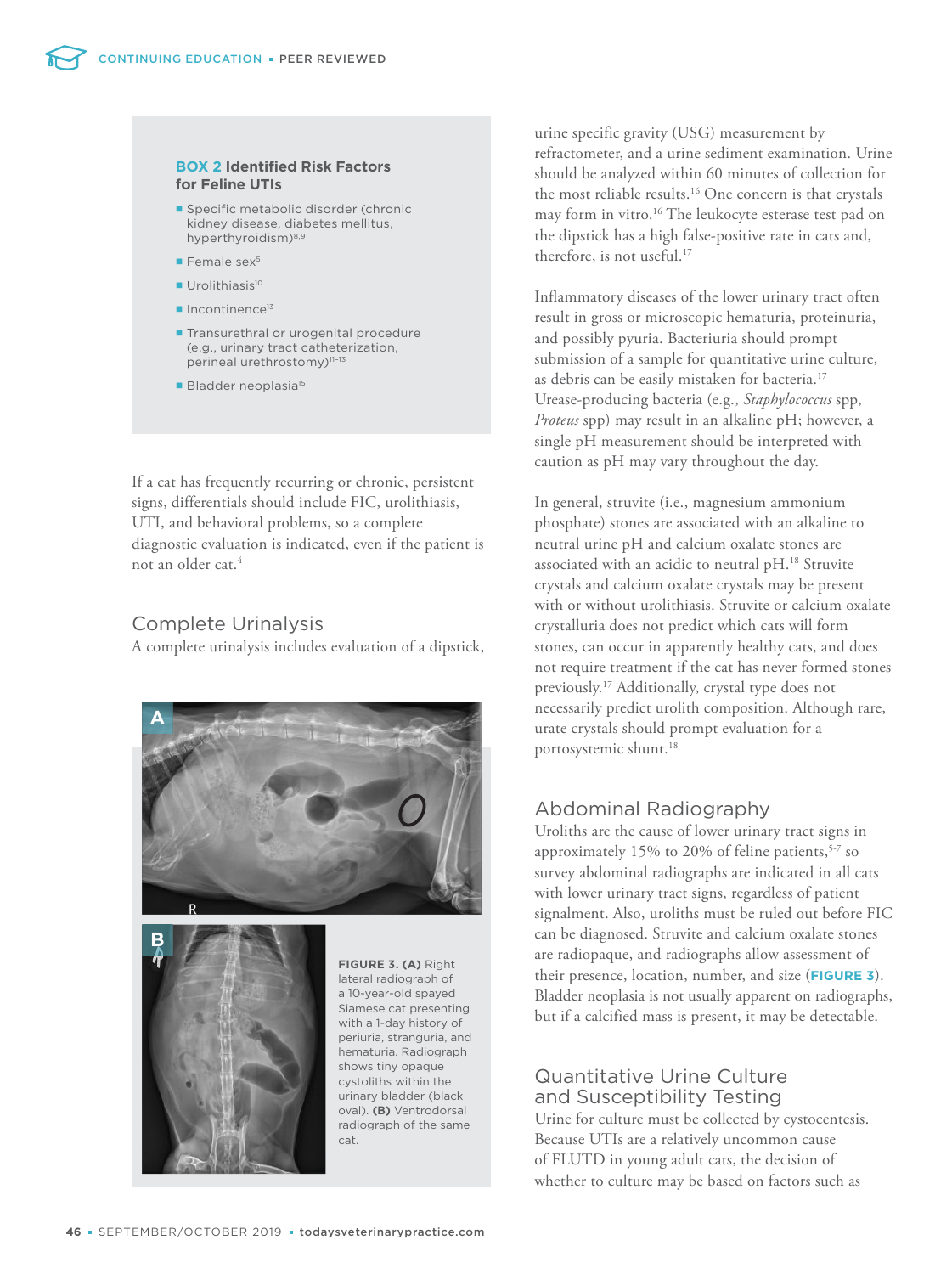owner finances and the need to have the cat return for repeat urine collection if signs persist. A urine culture is indicated before concluding a patient has FIC, since this is a diagnosis of exclusion.

Urine culture and susceptibility testing are indicated if pyuria and bacteriuria are present on urinalysis to confirm the diagnosis and guide therapy. Studies have identified other risk factors for feline UTIs (**BOX 2**); if the patient has one of these risk factors, urine culture is warranted.

## Complementary Diagnostic Tests

## **Complete Blood Count and Biochemistry Panel**

In a patient with urethral obstruction, a biochemistry panel can detect azotemia, electrolyte abnormalities, and acid-base disturbances, which guide emergency management. In nonobstructed patients, a complete blood count and biochemistry profile can be helpful to assess for comorbid conditions (e.g., pyelonephritis). Metabolic diseases that may increase the risk of UTI (**BOX 2**) can be excluded. Patients with calcium oxalate uroliths should be evaluated for hypercalcemia.<sup>1</sup>

## **Cytology**

Cytology of samples from the bladder wall can be used to diagnose certain neoplasms. Urine sediment examination may reveal urothelial cells, but these should be interpreted with caution.<sup>15</sup> Histopathology of bladder biopsy samples may be required to make a definitive diagnosis of neoplasia.

#### **Imaging**

Although it does not allow evaluation of the distal urethra, abdominal ultrasonography may be used concurrently with radiography to assess the size and number of uroliths. It may also show anatomic abnormalities such as a thickened bladder wall, urachal remnant, or bladder mass.

Contrast urethrography is the best imaging method to evaluate for urethroliths. For a cat with chronic, persistent lower urinary tract signs, contrast cystourethrography can be helpful to rule out small stones before concluding the patient has FIC. Other imaging modalities are rarely required.

Cystoscopy may be performed at some referral centers. The procedure can be performed on a female cat using a 1.9-mm rigid cystoscope with a 10-French sheath. Cystoscopy for male cats is limited by the small diameter of the urethra. Endoscopy provides visualization only (without sample collection). Alternative options are to perform cystoscopy after perineal urethrostomy in a male cat or to obtain antegrade access via the urinary bladder intraoperatively.<sup>19</sup> During cystourethroscopy, mass lesions, uroliths, certain anatomic abnormalities, and submucosal petechial hemorrhages (as seen with FIC) may be identified.<sup>19</sup>

> In general, struvite (i.e., magnesium ammonium phosphate) stones are associated with an alkaline to neutral urine pH and calcium oxalate stones are associated with an acidic to neutral pH.18

## SPECIFIC ETIOLOGIES

## Uroliths

Uroliths are present in approximately 15% to 20% of cats with FLUTD.<sup>5-7</sup> The pathophysiology of urolith formation is incompletely understood. The 2 most common stone types are struvite and calcium oxalate, each accounting for greater than or equal to 40% of feline uroliths.<sup>14,20,21</sup> Struvite uroliths are most common in cats younger than 7 years,<sup>1</sup> and calcium oxalate stones are most common in middle-aged to older cats.14,22,23 Uroliths can be present with or without crystalluria. Acute treatment involves removing or dissolving the stone(s), and chronic management is aimed at reducing the risk of recurrence.

#### **Struvite**

Struvite uroliths are commonly moderately radiopaque and associated with neutral to alkaline urine.<sup>18</sup> Unlike in dogs, most feline struvite uroliths form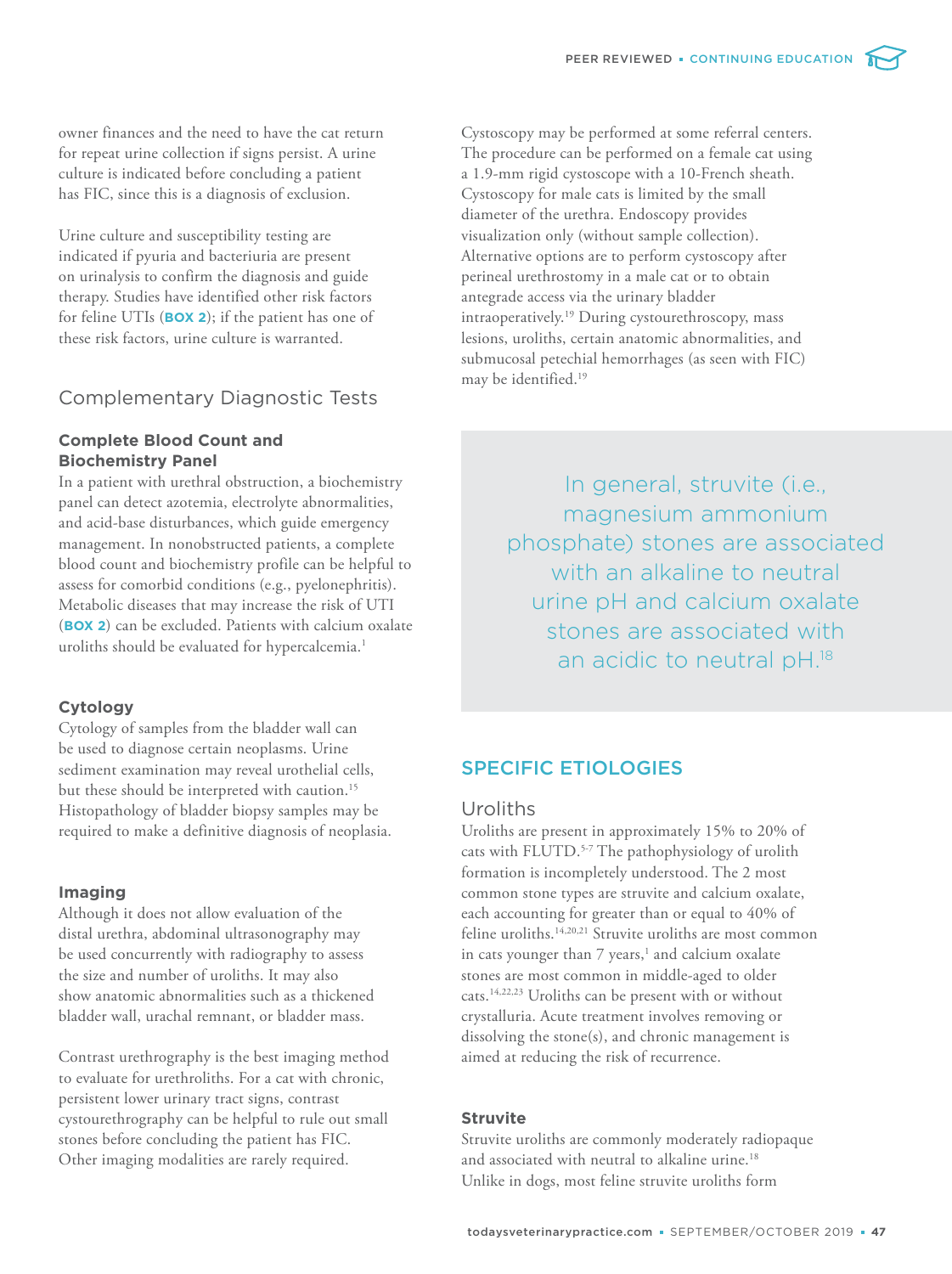#### **BOX 3 Procedure for Voiding Urohydropropulsion**<sup>24</sup>

- **1.** Consider for female cat with cystoliths <3–5 mm in diameter (not for male cats owing to risk of obstruction)
- **2.** Perform with cat under general anesthesia
- **3.** Catheterize urinary bladder
- **4.** Fill bladder with saline and remove urinary catheter
- **5.** Position cat vertically with bowl below to catch bladder contents
- **6.** Agitate and palpate bladder to increase intravesicular pressure and maintain a strong urine stream
- **7.** Repeat as needed until no further calculi are passed
- **8.** Confirm stone removal via abdominal radiographs
- **9.** Submit stones for quantitative analysis

in sterile urine. Struvite uroliths may be treated via surgical removal, voiding urohydropropulsion (**BOX 3**), or dissolution by medical management (**BOX 4**).1,18 Current recommendations are to attempt medical dissolution as first-line therapy unless there is a direct contraindication (e.g., dietary intolerance, urinary tract obstruction), since it is highly effective and avoids the risks of anesthesia and surgery.<sup>18</sup> Medical dissolution of struvite stones requires feeding a canned diet that is formulated to avoid excessive magnesium and phosphorus and to maintain an acidic urine pH.<sup>1</sup> Sterile struvite bladder stones usually dissolve in less than 5 weeks.<sup>18</sup>

Medical dissolution of struvite stones requires feeding a canned diet that is formulated to avoid excessive magnesium and phosphorus and to maintain an acidic urine pH.

#### **Calcium Oxalate**

Calcium oxalate stones are radiopaque and are typically associated with neutral to acidic urine.<sup>18</sup> These stones cannot be dissolved medically and require removal by voiding urohydropropulsion or surgery. Postoperative abdominal radiographs should be taken to ensure that all calculi are removed; incomplete removal has been reported in up to 20% of cats.<sup>25</sup> An alternative method of removal for stones that are too large to pass through the urethra is percutaneous cystolithotomy, a minimally invasive procedure in which a cystoscope is passed into the bladder through a 1-cm surgical incision.<sup>18,26</sup> All removed stones should be submitted for quantitative analysis, which is used to guide management to prevent recurrence. Cats with calcium oxalate stones should be evaluated for hypercalcemia, as this is a risk factor for calcium oxalate urolithiasis.<sup>1</sup>

### **Long-Term Management**

Cats that have formed a struvite or calcium oxalate stone are at an increased risk for recurrence, so longterm management and monitoring is warranted.<sup>18</sup> However, the cause of calcium oxalate urolith formation in most cats remains largely unknown, making preventive recommendations difficult.<sup>1</sup> Diets designed to prevent stone recurrence focus on decreasing concentrations of urinary solutes and crystal promotors and increasing stone inhibitors<sup>27</sup> (TABLE 2). A diet can also help achieve urine pH targets.<sup>27</sup>

Increased water intake is the cornerstone of preventing urolithiasis by promoting dilute urine (target USG <1.030) and increased frequency of urination to decrease urine retention time and thus time for crystal formation.18,27 Increased water intake may be achieved by feeding a canned diet or adding water (1 cup per cup of kibble) to dry food before feeding.<sup>27</sup> Feeding 2 to 3 meals a day (versus a single meal) may also promote increased water intake.<sup>1</sup> Other strategies to increase water intake include using a water fountain, special bowls, or running faucets.<sup>1</sup> However, the benefit of these strategies is unproven.<sup>28</sup>

## Urinary Tract Infection

UTI should be suspected if pyuria and/or bacteriuria are present on urinalysis, but a quantitative culture of urine collected by cystocentesis is required to confirm the diagnosis.<sup>13</sup> Infections are usually the result of ascending bacteria, and *Escherichia coli* is the most common causative agent.<sup>27</sup> The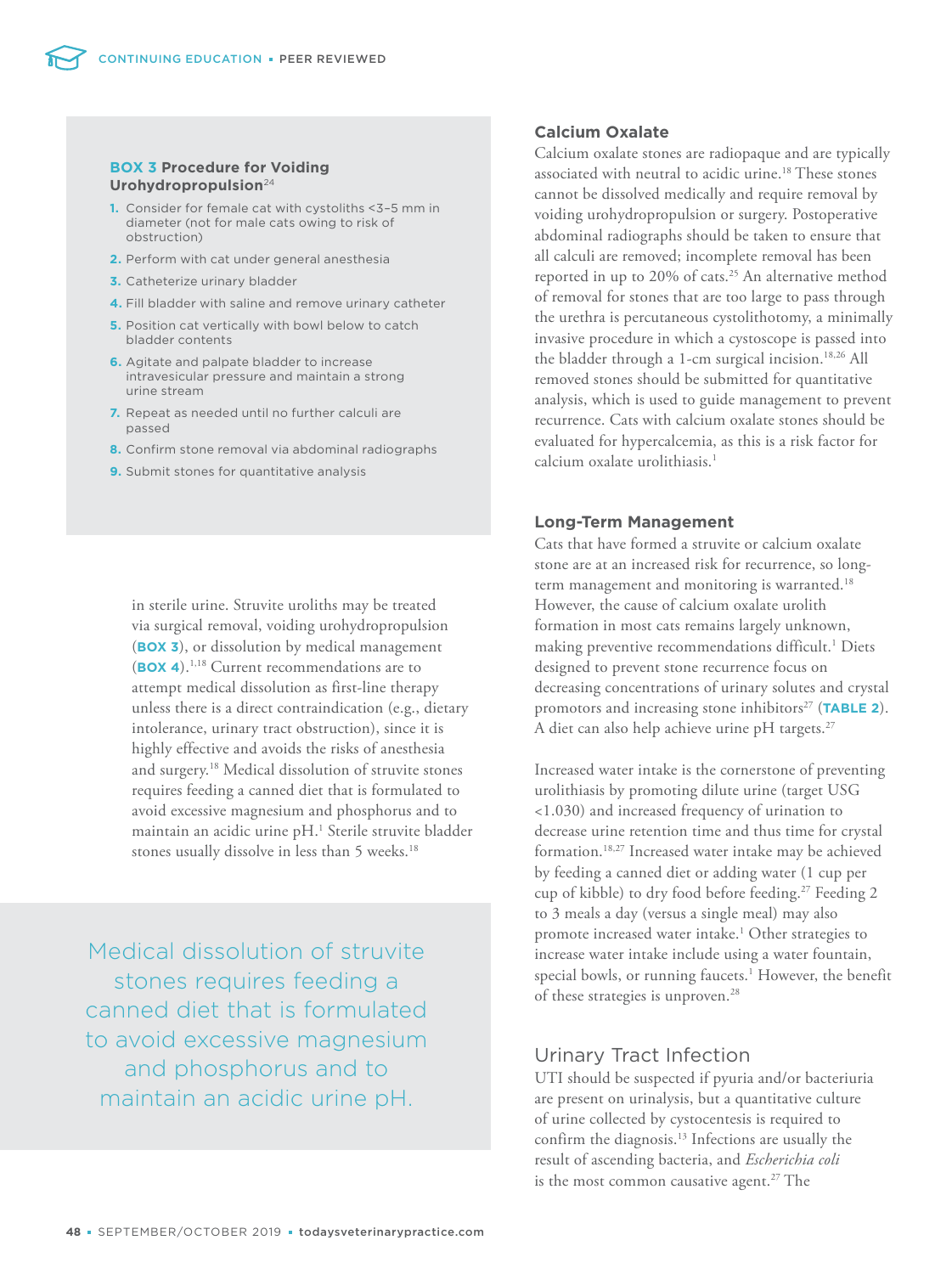incidence of UTI in cats with FLUTD varies between studies, apparently related to geographic location, age of the cat, and comorbidities.<sup>1</sup> Risk factors for UTI are listed in **BOX 2**.

Culture and susceptibility testing should be used to guide antimicrobial therapy. If the bacteria are widely susceptible and the infection is not complicated by concurrent conditions, treatment with oral amoxicillin (11 to 15 mg/kg PO q8 to 12h) for 7 to 14 days is recommended.<sup>29</sup> A shorter course of antimicrobial therapy (3 to 5 days) has been recommended, but research to support this in cats is limited.<sup>30</sup> If an underlying condition is identified (e.g., uroliths, congenital anomaly), it should be corrected, if possible.

## Neoplasia

Feline lower urinary tract neoplasia is very uncommon. The most common type is urothelial cell carcinoma (UCC, formerly called transitional cell carcinoma).<sup>15</sup> The median age of cats presenting with lower urinary tract neoplasia is 10 to 15 years, which is substantially older than cats with FIC.<sup>15</sup> However, lymphoma can occur in cats as young as 1 year of age.<sup>15</sup> Lower urinary tract neoplasia is diagnosed using ultrasonography or contrast cystourethography paired with cytology or histopathology. Median survival time for cats treated with surgery, chemotherapy, nonsteroidal anti-inflammatory drugs, or a combination of these modalities is approximately 8.5 to 12 months.<sup>15</sup>

#### **BOX 4 Approach to Medical Dissolution of Struvite Cystoliths**<sup>1,18</sup>

- **Transition cat to a canned calculolytic diet over a** 7-day period
- **Most feline struvite uroliths are sterile, but if a UTI is** confirmed, treat with an appropriate antibiotic for the duration of the dissolution protocol
- Reevaluate at 2-week intervals with urinalyses and abdominal radiographs
	- Targets: urine pH <6.5 and USG <1.030
- Continue medical management for 1 month beyond medical dissolution of stones
- **If stones have not reduced significantly in size** at 1-month recheck, consider whether owner is complying with exclusively feeding calculolytic diet versus if stone composition is not struvite

## Feline Idiopathic Cystitis

FIC has also been called feline interstitial cystitis, idiopathic FLUTD, feline urologic syndrome*,* and Pandora syndrome.<sup>4</sup> The most common age at initial presentation is 2 to 7 years.<sup>3</sup> Cats with FIC typically present with acute signs of lower urinary tract inflammation that resolve spontaneously after 4 to 7 days (80% to 90% of cases).<sup>1</sup> There is no single diagnostic test to confirm FIC, and diagnosis is based on exclusion of other etiologies for FLUTD.

FIC may have variable presentations, including urethral obstruction (15% to 20% of cases; more common in

|                | <b>STRUVITE UROLITHS</b>                                                                                                                                      | <b>CALCIUM OXALATE UROLITHS<sup>a</sup></b>                                                                                                                                                                                                    |  |
|----------------|---------------------------------------------------------------------------------------------------------------------------------------------------------------|------------------------------------------------------------------------------------------------------------------------------------------------------------------------------------------------------------------------------------------------|--|
| General        | Over 7 days, transition to a canned therapeutic diet formulated to prevent urolith recurrence<br>■ Consider implementing strategies to encourage water intake |                                                                                                                                                                                                                                                |  |
| <b>Targets</b> | No struvite crystals<br>$\blacksquare$ pH <6.5<br>$\blacksquare$ USG <1.030                                                                                   | No or few calcium oxalate crystals<br>$\blacksquare$ pH >6.2<br>$\blacksquare$ USG <1.030                                                                                                                                                      |  |
| Monitoring     | ■ Evaluate urinalysis after 1 month and then every 3 months<br>Perform abdominal radiographs every 3-6 months or if<br>cat exhibits lower urinary tract signs | Perform abdominal radiographs every 3-6<br>months or if cat exhibits lower urinary tract<br>signs                                                                                                                                              |  |
| Adjustments    | Add oral urine acidifiers (methionine or ammonium<br>chloride) only if average urine pH >6.5                                                                  | If urine is persistently acidic, add oral<br>potassium citrate (50-75 mg/kg PO g12h)<br>If repeated calcium oxalate urolith formation<br>occurs, add oral hydrochlorothiazide (1-2<br>mg/kg PO q12h); do not use in cats with<br>hypercalcemia |  |

#### **TABLE 2 Approach to Prevention of Feline Struvite and Calcium Oxalate Uroliths**1,18

*a In cats without systemic hypercalcemia.*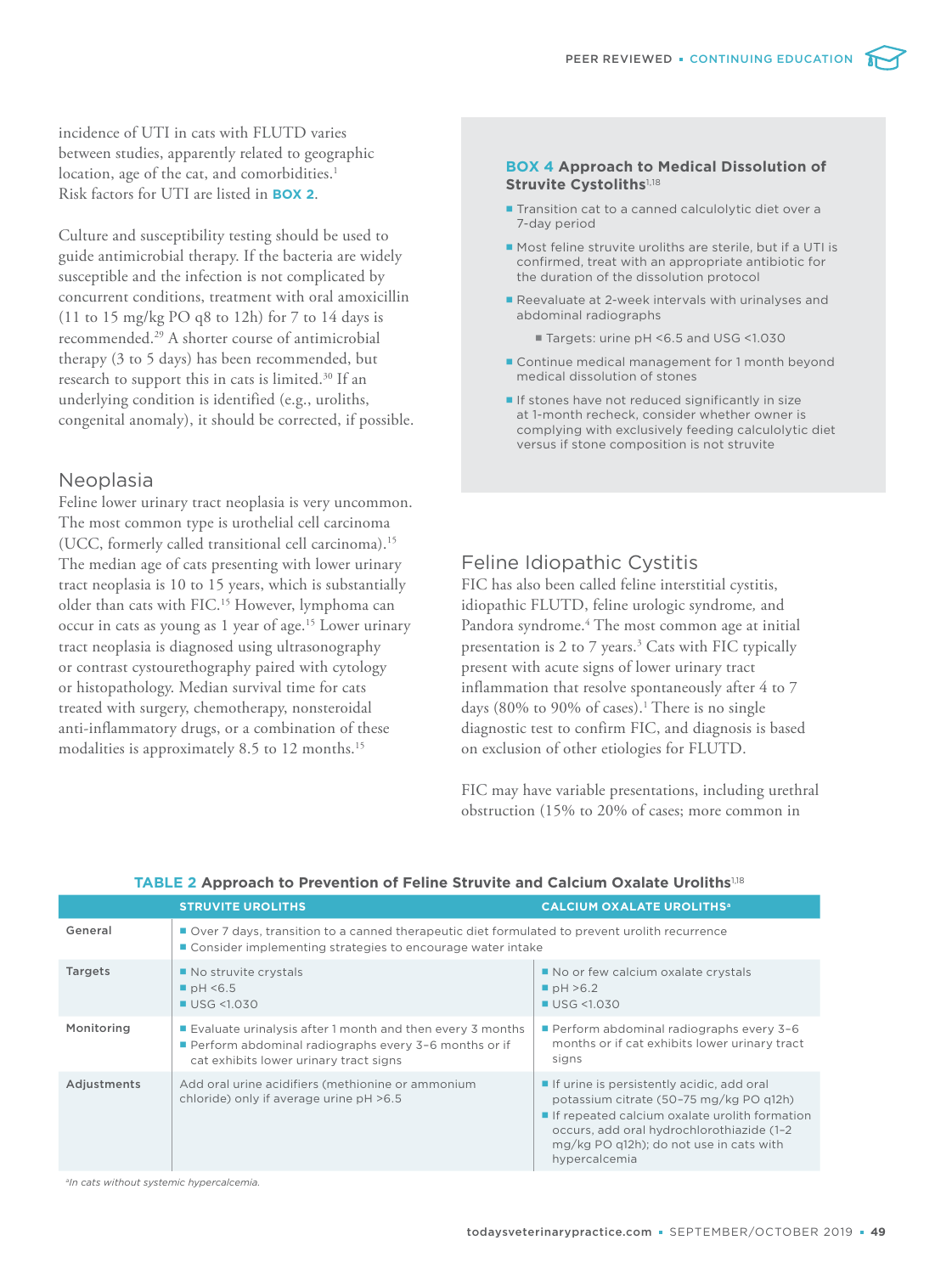male cats<sup>20</sup>), frequently recurring episodes  $(2\%$  to  $15\%$ of cases), or chronic persistent signs (2% to 15% of cases).<sup>4</sup> In some cats, FIC is associated with comorbidities, such as gastrointestinal or respiratory tract signs.<sup>4</sup> Furthermore, spontaneous resolution of clinical signs may be mistaken for response to empirical therapy (e.g., treatment with antibiotics). All of these factors may lead to misdiagnosis.

Urethral obstruction is often due to urethral plugs or classified as idiopathic. Urethral plugs consist of a matrix (mucoprotein and inflammatory debris) and

#### **BOX 5 Approach to the Feline Patient With Urethral Obstruction**<sup>31</sup>

- **1.** Diagnostics and management are performed simultaneously
- **2.** Diagnostics often include:
	- Packed cell volume/total solids
	- **Biochemistry panel with electrolytes**
	- Electrocardiogram
	- **Urinalysis**
	- Survey abdominal radiographs including the perineal region
- **3.** Patient stabilization may include:
	- Administration of intravenous crystalloid fluids
	- Additional management of hyperkalemia with intravenous dextrose and insulin or intravenous calcium gluconate
	- Therapeutic cystocentesis
- **4.** Relief of urethral obstruction includes:
	- Providing analgesia, sedation, and/or anesthesia
	- Sterile placement of a rigid urinary catheter into the urethra using hydropulsion to alleviate any obstruction
	- **Sterile placement of an indwelling urinary** catheter with a closed collection system
- **5.** In-hospital care includes:
	- Urethral catheter care
	- Monitoring for postobstructive diuresis
	- Administering intravenous fluids, analgesia, and urethral relaxants

**5.** Additional recommendations are based on the cause of the obstruction

- Cats with obstruction due to a urethral plug or that is idiopathic are managed according to the guidelines for cats with FIC.
- Cats with uroliths require a procedure to remove the stone and medical management to prevent recurrence.
- Consider urine culture to evaluate for UTI secondary to urinary catheter placement.

aggregates of crystals (predominantly struvite).<sup>20</sup> Acute management involves stabilizing the patient and alleviating urethral obstruction (**BOX 5**). Following discharge from the hospital, management for FIC should be implemented.

#### **Etiology**

The etiology of FIC is complex and incompletely understood, but it appears to involve a complex interaction between the urinary bladder, nervous system, adrenal glands, and environmental conditions.<sup>4</sup> Affected cats seem to have an excitatory sympathetic nervous system response with decreased adrenocortical function in response to stressful episodes and an associated increase in bladder wall permeability.<sup>4,32</sup> Various studies have evaluated risk factors for FIC, which often include being middle-aged (average, 4 to 7 years), neutered, sedentary, and overweight.<sup>4</sup> Environmental or behavioral risk factors, such as living indoors or living with another cat with which there is conflict, have also been recognized.33,34

#### **Management**

The goals of managing FIC are to decrease the severity of clinical signs and increase the interval between episodes.<sup>1</sup> It is important to help owners understand known predisposing factors and develop strategies to alleviate them.<sup>1</sup> Multiple modalities are commonly used to manage FIC, including medications to provide analgesia and to decrease urethral spasm, dietary management, and environmental management (**BOX 6**) to meet the individual cat's needs.

Episodes of acute pain are managed with buprenorphine (0.01 mg/kg transmucosally q8h to 12h).<sup>4</sup> An alpha antagonist (such as prazosin 0.25 to 1 mg/cat PO q8h to  $12h$ <sup>31</sup> is given to decrease urethral spasm, particularly after alleviating urethral obstruction. Feeding recommendations are to gradually transition to a moist food (greater than 60% moisture) and to use additional strategies to increase water intake.<sup>4</sup> A randomized, controlled clinical trial showed that feeding a urinary diet enriched with omega-3 fatty acids and antioxidants decreased the rate of recurrent episodes of FIC signs in cats.<sup>37</sup>

Other suggested therapies for FIC have been shown to be ineffective or have been inadequately evaluated. Antibiotics should not be administered unless a urine culture by cystocentesis is positive.<sup>1</sup> In cats with FIC,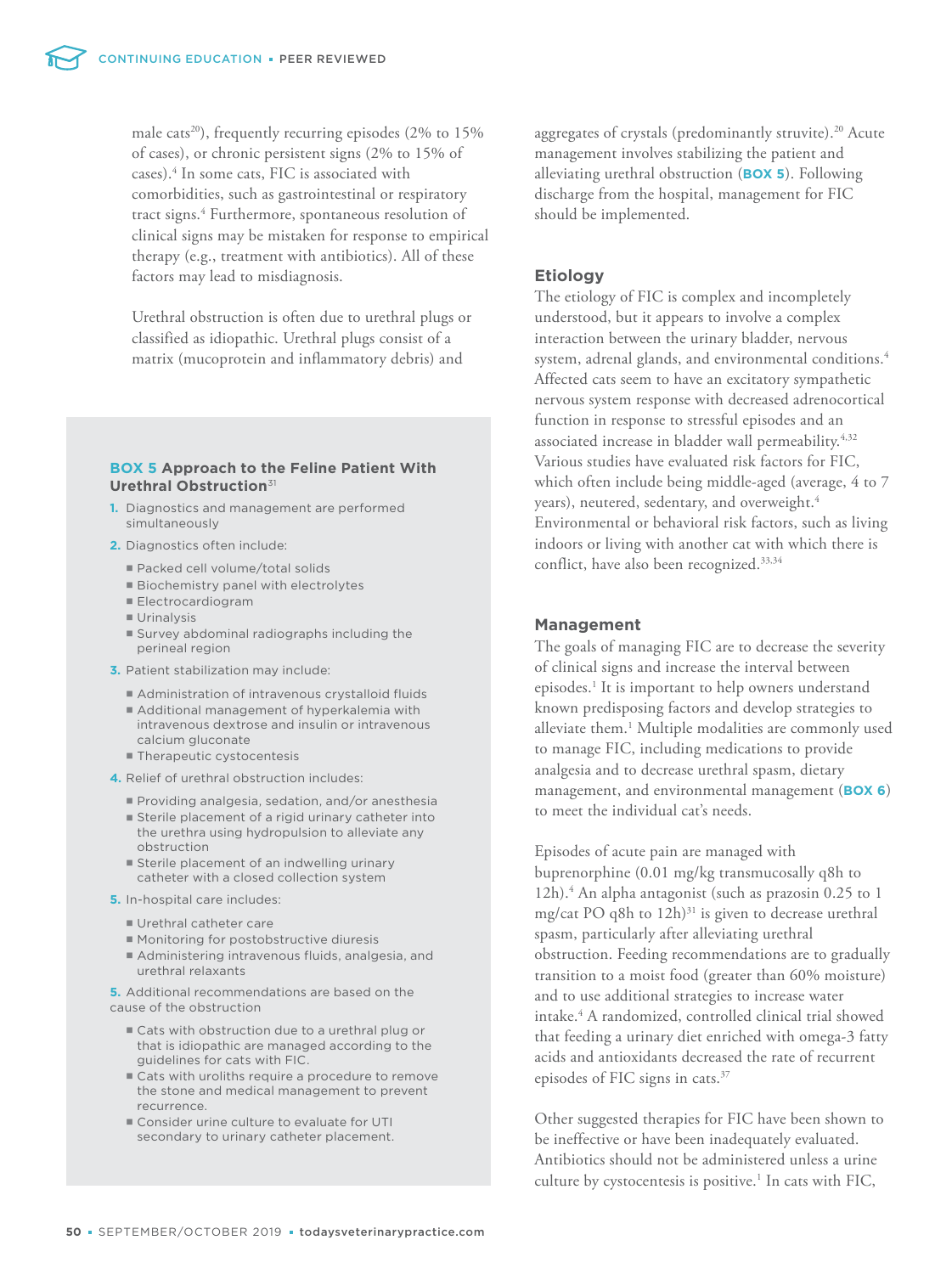an anti-inflammatory dose of prednisolone given for 10 days did not reduce clinical signs compared with placebo.<sup>38</sup> There is insufficient evidence to recommend short-term treatment with amitriptyline, although long-term treatment has not been evaluated.<sup>1</sup> There is also insufficient evidence to support the use of glucosamine.<sup>1</sup> Feline facial pheromones may be considered for cats with signs of stress or if signs persist after implementation of multimodal environmental modification (MEMO).<sup>1</sup> Cats with FIC that were given a single treatment of lactated Ringer's solution subcutaneously did not show improvement, but other subcutaneous fluid protocols have not been evaluated.<sup>1</sup> For any therapy, the potential benefit should be weighed against the potential for the treatment to be stressful to the cat suffering from FIC.

## **CONCLUSION**

Lower urinary tract signs in cats may be due to several etiologies that are typically indistinguishable without further diagnostic testing. In an individual cat, there may be a single cause or multiple concurrent disorders, so a thorough and systematic approach is warranted. Diagnostic evaluation for an individual may include

#### **BOX 6 Multimodal Environmental Modification for Cats with FIC**

The American Association of Feline Practitioners and the International Society of Feline Medicine have described the 5 pillars of a healthy feline environment that support a cat's physical health, emotional wellbeing, and interactions with humans and other animals in its environment:<sup>35</sup>

- **1.** Provide a safe place
- **2.** Provide multiple, separated key environmental resources (food, water, toileting areas, scratching areas, play areas, rest areas)
- **3.** Provide opportunities for prey and predatory behavior
- **4.** Provide positive, consistent, and predictable human-cat social interaction
- **5.** Provide an environment that respects the importance of the cat's sense of smell

Fulfilling these environmental needs is fundamental to preventing or correcting house-soiling behavior.<sup>35</sup> Adaptations to meet them are known as multimodal environmental modification (MEMO)36 (**TABLE A**). Environmental enrichment and stress reduction are key to the management of cats with FIC. A prospective observational study evaluating the effects of MEMO in cats with FIC showed that there were significant reductions in lower urinary tract signs, fearfulness, and nervousness after 10 months.<sup>36</sup>

| <b>ENVIRONMENTAL COMPONENT</b> | <b>STRATEGIES</b>                                                                                                                                                                                                                                                                                                                                         |
|--------------------------------|-----------------------------------------------------------------------------------------------------------------------------------------------------------------------------------------------------------------------------------------------------------------------------------------------------------------------------------------------------------|
| Social interactions            | ■ Limit ability of indoor cat to see outdoor cats<br>Provide a safe place for cat to avoid stressful interactions<br>(e.g., with dog, child, or other cat)<br>Example 2 Keep interactions with the cat as predictable and consistent as possible                                                                                                          |
| <b>Physical resources</b>      | Provide distinct areas for sleeping, feeding, and elimination<br>Provide comfortable sites to rest, hide, climb, and perch (multiple areas if there are<br>multiple cats in the home)<br>Evaluate cat's preferences for toys<br>Provide access to a window to look through                                                                                |
| Nutrition                      | ■ Hide food in various locations or provide food in a puzzle feeder<br>Provide multiple feeding stations out of sight from one another if there are multiple cats<br>in the home<br>■ Feed away from machinery that may be startling<br>Allow free access to fresh water<br>Investigate individual cat's preferences (e.g., running water, bottled water) |
| Elimination                    | <b>Ensure litterbox is at least 1.5 times the length of the cat to permit digging, posturing,</b><br>and covering behaviors<br>Provide multiple litterboxes that are out of sight of one another<br>Position litterbox away from disruptive noises<br>Consider individual cat preferences<br>Practice excellent litterbox hygiene                         |
| Body care and activity         | Provide sites for appropriate scratching behavior<br>Consider individual preferences (substrates, surface position)<br>Provide permitted materials to chew (e.g., cat grass, live catnip)<br>Rotate a variety of toys<br>■ Consider providing a treat after play to parallel a successful hunt                                                            |

#### **TABLE A Selected Strategies Used in Multimodal Environmental Modification (MEMO)**<sup>35</sup>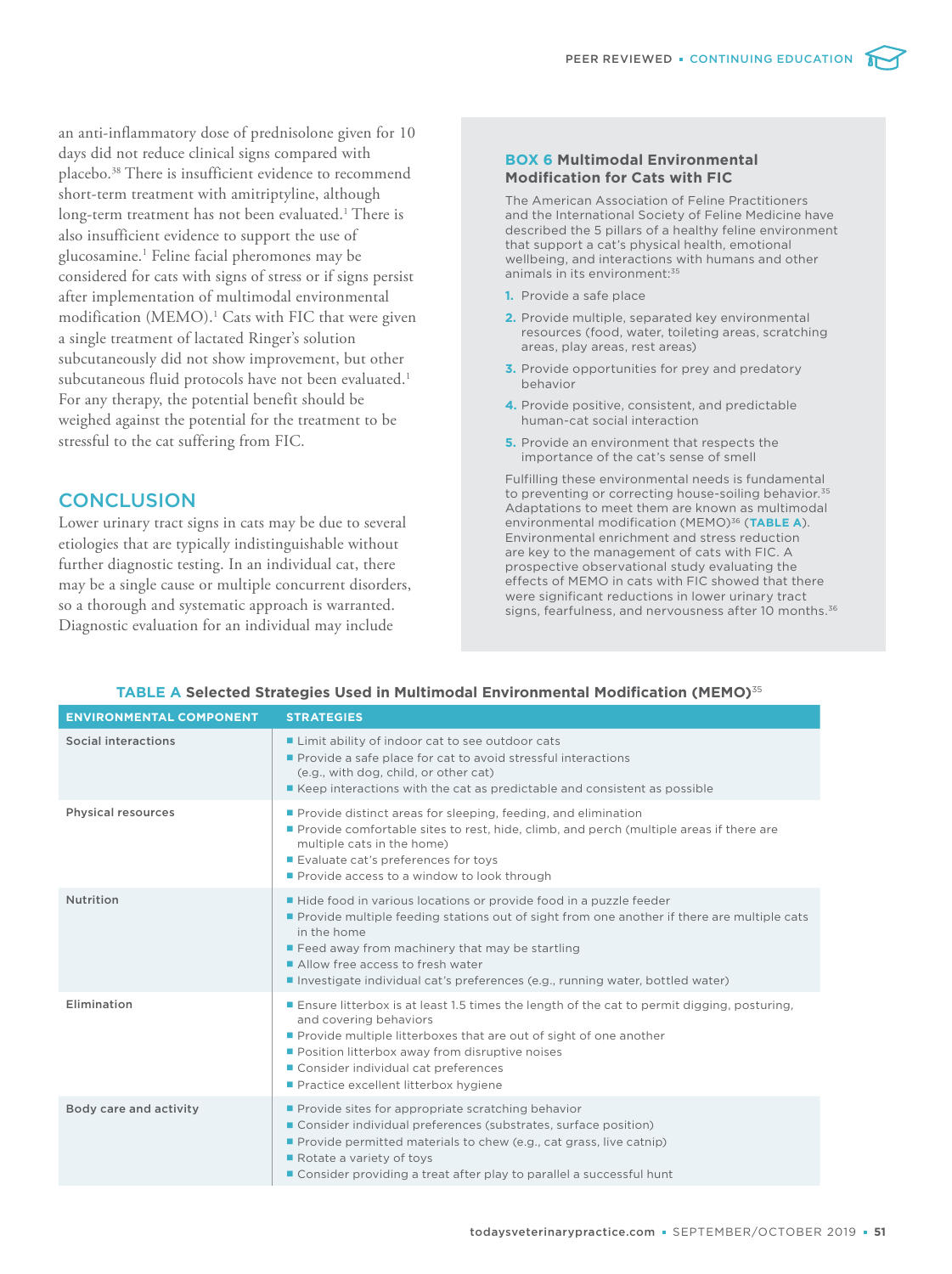urinalysis, diagnostic imaging, and urine culture. If no cause is found after thorough evaluation, a diagnosis of FIC is made.<sup>1</sup>  $TVP$ 

#### **References**

- 1. Forrester SD, Roudebush P. Evidence-based management of feline lower urinary tract disease. *Vet Clin North Am Small Anim Pract* 2007;37(3):533-558.
- 2. Longstaff L, Gruffydd-Jones TJ, Buffington CT, et al. Owner-reported lower urinary tract signs in a cohort of young cats. *J Feline Med Surg* 2017;19(6):609-618.
- 3. Lekcharoensuk C, Osborne CA, Lulich JP. Epidemiologic study of risk factors for lower urinary tract diseases in cats. *JAVMA*  2001;218(9):1429-1435.
- 4. Forrester SD, Towell TL. Feline idiopathic cystitis. *Vet Clin North Am Small Anim Pract* 2015;45(4):783-806.
- 5. Gerber B, Boretti FS, Kley S, et al. Evaluation of clinical signs and causes of lower urinary tract disease in European cats. *J Small Anim Pract* 2005;46(12):571-577.
- 6. Kruger JM, Osborne CA, Goyal SM, et al. Clinical evaluation of cats with lower urinary tract disease*. JAVMA* 1991;199(2):211–216.
- 7. Buffington CA, Chew DJ, Kendall MS, et al. Clinical evaluation of cats with nonobstructive urinary tract diseases. *JAVMA* 1997;210(1):46-50.
- 8. Mayer-Roenne B, Goldstein RE, Erb HN. Urinary tract infections in cats with hyperthyroidism, diabetes mellitus and chronic kidney disease. *J Feline Med Surg* 2007;9(2):124-132.
- 9. Bailiff NL, Nelson RW, Feldman EC, et al. Frequency and risk factors for urinary tract infection in cats with diabetes mellitus. *J Vet Intern Med* 2006;20(4):850-855.
- 10. Saevik BK, Trangerud C, Ottesen N, et al. Causes of lower urinary tract disease in Norwegian cats. *J Feline Med Surg* 2011;13(6):410-417.
- 11. Osborne CA, Caywood DD, Johnston GR, et al. Feline perineal urethrostomy: a potential cause of feline lower urinary tract disease. *Vet Clin North Am Small Anim Pract* 1996;26(3):535-549.
- 12. Bass M, Howard J, Gerber B, et al. Retrospective study of indications for and outcome of perineal urethrostomy in cats. *J Small Anim Pract*  2005;46(5):227-231.
- 13. Martinez-Ruzafa I, Kruger JM, Miller R, et al. Clinical features and risk factors for development of urinary tract infections in cats. *J Feline Med Surg* 2012;14(10):729-740.
- 14. Cannon AB, Westropp JL, Ruby AL, et al. Evaluation of trends in urolith composition in cats: 5230 cases (1985-2004). *JAVMA* 2007;231(4):570-576.
- 15. Cannon CM, Allstadt SD. Lower urinary tract cancer. *Vet Clin North Am Small Anim Pract* 2015;45(4):807-824.

#### Johanna Heseltine

Dr. Heseltine is a clinical assistant professor at Texas A&M University. She received her DVM from the University of Saskatchewan and then completed a rotating small animal internship at the University of Prince Edward Island. She completed her master's degree and small animal internal medicine residency at Virginia Tech and is a Diplomate of the American College of Veterinary Medicine (small animal internal medicine). Dr. Heseltine has held faculty and teaching positions and worked in private specialty practice. She is interested in a broad range of internal medicine disorders of small animals.



- 16. Albasan H, Lulich JP, Osborne CA, et al. Effects of storage time and temperature on pH, specific gravity, and crystal formation in urine samples from dogs and cats. *JAVMA* 2003;222(2):176-179.
- 17. Reine NJ, Langston CE. Urinalysis interpretation: how to squeeze out the maximum information from a small sample. *Clin Tech Small Anim Pract* 2005;20(1):2-10.
- 18. Lulich JP, Berent AC, Adams LG, at al. ACVIM small animal consensus recommendations on the treatment and prevention of uroliths in dogs and cats. *J Vet Intern Med* 2016;30(5):1564-1574.
- 19. Morgan M, Forman M. Cystoscopy in dogs and cats. *Vet Clin North Am Small Anim Pract* 2015;45(4):665-701.
- 20. Houston DM, Moore AEP, Favrin MG, et al. Feline urethral plugs and bladder uroliths: a review of 5484 submissions 1998-2003. *Can Vet J* 2003;44(12):974-977.
- 21. Osborne CA, Lulich JP, Kruger JM, et al. Analysis of 451,891 canine uroliths, feline uroliths, and feline urethral plugs from 1981 to 2007: perspectives from the Minnesota Urolith Center. *Vet Clin North Am Small Anim Pract* 2009;39(1):183-197.
- 22. Kirk CA, Ling GV, Franti CE, et al. Evaluation of factors associated with development of calcium oxalate urolithiasis in cats. *JAVMA* 1995;207(11):1429-1434.
- 23. Lekcharoensuk C, Lulich JP, Osborne CA, et al. Association between patient-related factors and risk of calcium oxalate and magnesium ammonium phosphate urolithiasis in cats. *JAVMA* 2000;217(4):520- 525.
- 24. Lulich JP, Osborne CA, Sanderson SL, et al. Voiding urohydropropulsion: Lessons from 5 years of experience. *Vet Clin North Am Small Anim Pract* 1999;29(1):283-291.
- 25. Lulich JP, Osborne CA, Polzin DJ, et al. Incomplete removal of canine and feline urocystoliths by cystotomy. *J Vet Intern Med* 1993;7:124.
- 26. Runge JJ, Berent AC, Mayhew PD, et al. Transvesicular percutaneous cystolithotomy for the retrieval of cystic and urethral calculi in dogs and cats: 27 cases (2006-2008). *JAVMA* 2011;239(3):344-349.
- 27. Kerr KR. Companion animal symposium: dietary management of feline lower urinary tract symptoms*. J Anim Sci* 2013;91(6):2965-2975.
- 28. Grant DC. Effect of water source on intake and urine concentration in healthy cats. *J Feline Med Surg* 2010;12(6):431-434.
- 29. Litster A, Thompson M, Moss S, et al. Feline bacterial urinary tract infections: an update on an evolving clinical problem. *Vet J* 2011;187(1):18-22.
- 30. Weese JS, Blondeau JM, Boothe D, et al. International Society for Companion Animal Infectious Diseases (ISCAID) guidelines for the diagnosis and management of bacterial urinary tract infections in dogs and cats. *Vet J* 2019;247:8-25.
- 31. George CM, Grauer GF. Feline urethral obstruction: diagnosis and management. *Today's Vet Pract* 2016;6(4):36-46.
- 32. Westropp JL, Kass PH, Buffington CAT. Evaluation of the effects of stress in cats with idiopathic cystitis. *Am J Vet Res* 2006;67(4):731-736.
- 33. Defauw PA, Van de Maele I, Duchateau L, et al. Risk factors and clinical presentation of cats with feline idiopathic cystitis. *J Feline Med Surg*  2011;13(12):967–975.
- 34. Cameron ME, Casey RA, Bradshaw JWS, et al. A study of environmental and behavioural factors that may be associated with feline idiopathic cystitis. *J Small Anim Pract* 2004;45(3):144-147.
- 35. Carney HC, Sadek TP, Curtis TM, et al. AAFP and ISFM guidelines for diagnosing and solving house-soiling behavior in cats. *J Feline Med Surg* 2014;16(7):579-598.
- 36. Buffington CAT, Westropp JL, Chew DJ, et al. Clinical evaluation of multimodal environmental modification (MEMO) in the management of cats with idiopathic cystitis. *J Feline Med Surg* 2006;8(4):261-268.
- 37. Kruger JM, Lulich JP, MacLeay J, et al. Comparison of foods with differing nutritional profiles for long-term management of acute nonobstructive idiopathic cystitis in cats. *JAVMA* 2015;247(5):508-517.
- 38. Osborne CA, Kruger JM, Lulich JP, et al. Prednisolone therapy of idiopathic feline lower urinary tract disease: a double-blind clinical study. *Vet Clin North Am Small Anim Pract* 1996;26(3):563-569